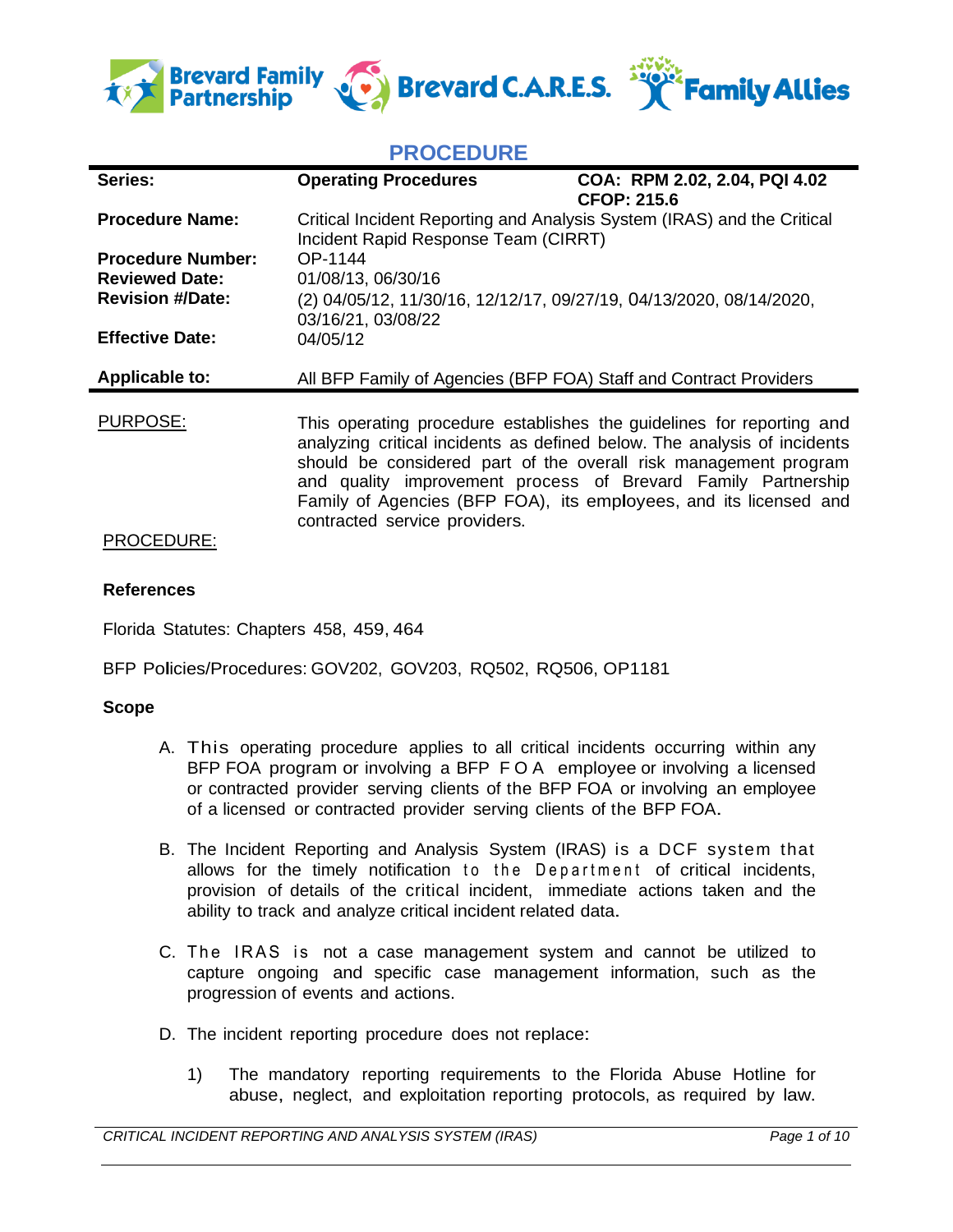

Allegations of abuse, neglect, or exploitation must always be reported immediately to the Florida Abuse Hotline.

- 2) The investigation and review requirements provided for in CFOP 175-17, Child Fatality Review Procedures.
- 3) The reporting requirements provided for in CFOP 175-85, Prevention, Reporting and Services to Missing Children.
- 4) The reporting requirements provided for in CFOP 180-4, Mandatory Reporting Requirements to the Office of the Inspector General.

It is the responsibility of all BFP FOA personnel to promptly report all critical incidents to the BFP Incident Coordinator using the CIR function of Mindshare by 12:00 pm of the next business day after the incident.

It is the responsibility of all subcontracted providers to promptly report all critical incidents to the Case Management Agency first by phone and using the attached CIR form. and the CIR form will be emailed to the Case Management Agency as soon as possible and no later than 12:00 pm of the next business day of the incident. It is the Case Management Agency's responsibility to enter the CIR into the CIR function of Mindshare.

If the critical incident is being reported by a Licensing Specialist, the CIR shall be also submitted to the BFP Director of Licensing at the same time as the BFP Incident Coordinator. The BFP Incident Coordinator will enter the CIR into IRAS within one (1) business day of the incident. Failure by a BFP FOA employee to comply with this operating procedure may lead to disciplinary action. Failure by a contracted provider to comply with this operating procedure constitutes a lack of compliance with contract service provisions.

# **Definitions**

- A. Abuse Any willful or threatened act or omission that causes or is likely to cause significant impairment to a child or vulnerable adult's physical, mental, or emotional health.
- B. BFP Brevard Family Partnership.
- C. Department The Department of Children and Families.
- D. Family of Agencies BFP, Brevard C.A.R.E.S., Family Allies, and National Center for Innovation and Excellence.
- E. Hospital A facility licensed under Chapter 395, Florida Statues (F.S.). This includes facilities licensed as specialty hospitals under Chapter 395, F.S.
- F. Incident Coordinator The designated BFP FOA staff whose role is to add and update the incidents, create, and send initial and updated notifications, and change the status of the incident.

*CRITICAL INCIDENT REPORTING AND ANALYSIS SYSTEM (IRAS) Page 2 of 10*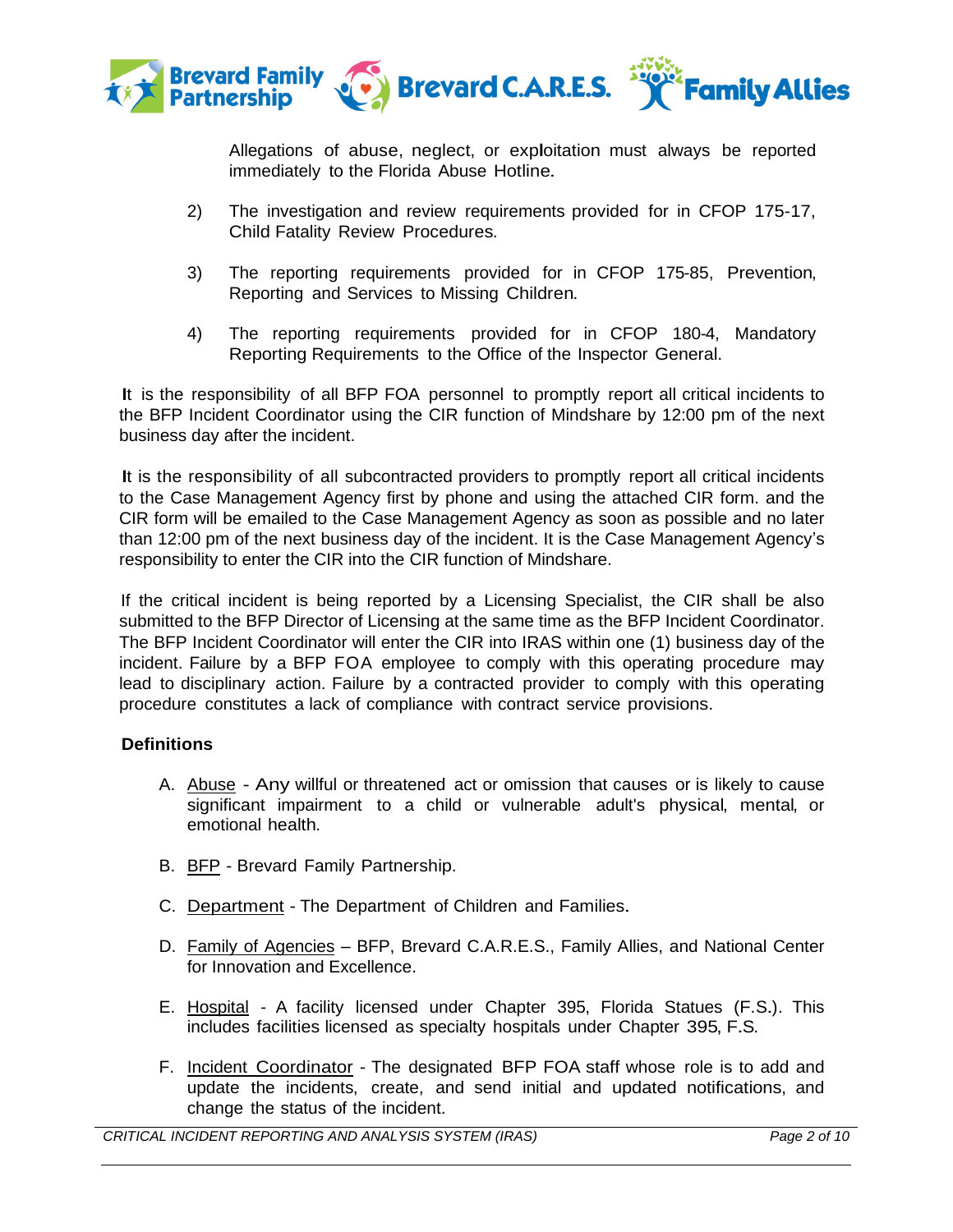

- G. Neglect The failure or omission on the part of the caregiver to provide the care, supervision, and services necessary to maintain the physical and mental health of a child or vulnerable adult; or the failure of a caregiver to make reasonable efforts to protect a child or vulnerable adult from abuse, neglect, or exploitation by others.
- H. Restraint Any manual method or physical or mechanical device, materials, or equipment attached or adjacent to the individual's body so that he or she cannot easily remove the restraint, and which restricts freedom of movement or normal access to one's body.
- I. Seclusion -The physical segregation of a person in any fashion, or involuntary isolation of a person in a room or area from which the person is prevented from leaving. The prevention may be by physical barrier or by a staff member who is acting in a manner, or who is physically situated, to prevent the person from leaving the room or area.
- J. Treatment Facility Any state-owned, state-operated, or state-supported hospital, center, or clinic designated by the Department for extended treatment and hospitalization, beyond that provided for by a receiving facility, of persons who have a mental illness. This includes public facilities and any private facility designated by the Department when rendering such services to a person.

# **Critical Incidents to Be Reported**

- A. Altercation A physical confrontation occurring between a client and employee or two more clients at the time services are being rendered or when a client is in the physical custody of BFP, which results in one or more clients or employees receiving medical treatment by a licensed health care professional.
- B. Child-on-Child Sexual Abuse Any sexual behavior between children which occurs without consent, without equality, or as a result of coercion. This applies only to children receiving services from the Department or by a licensed contract provider, e.g., children in foster care placements, residential treatment.
- C. Child Arrest The arrest of a child in the custody of the Department.
- D. Child Death **(Immediate Notification to respective agency Executive, a n d Chief Executive Officer or designee. Child deaths are not entered into IRAS by the BFP Incident Coordinator.** An individual less than 18 years of age whose life terminates while receiving services or when a death review is required pursuant to CFOP 175-17, Child Fatality Review Procedures. The manner of death is the classification of categories used to define whether a death is from intentional causes, unintentional causes, natural causes, or undetermined causes. If a child's death involves a suspected overdose from alcohol and/or drugs or seclusion and/or restraint, additional information about the death will need to be reported in IRAS. The final classification of a child's death is determined by the medical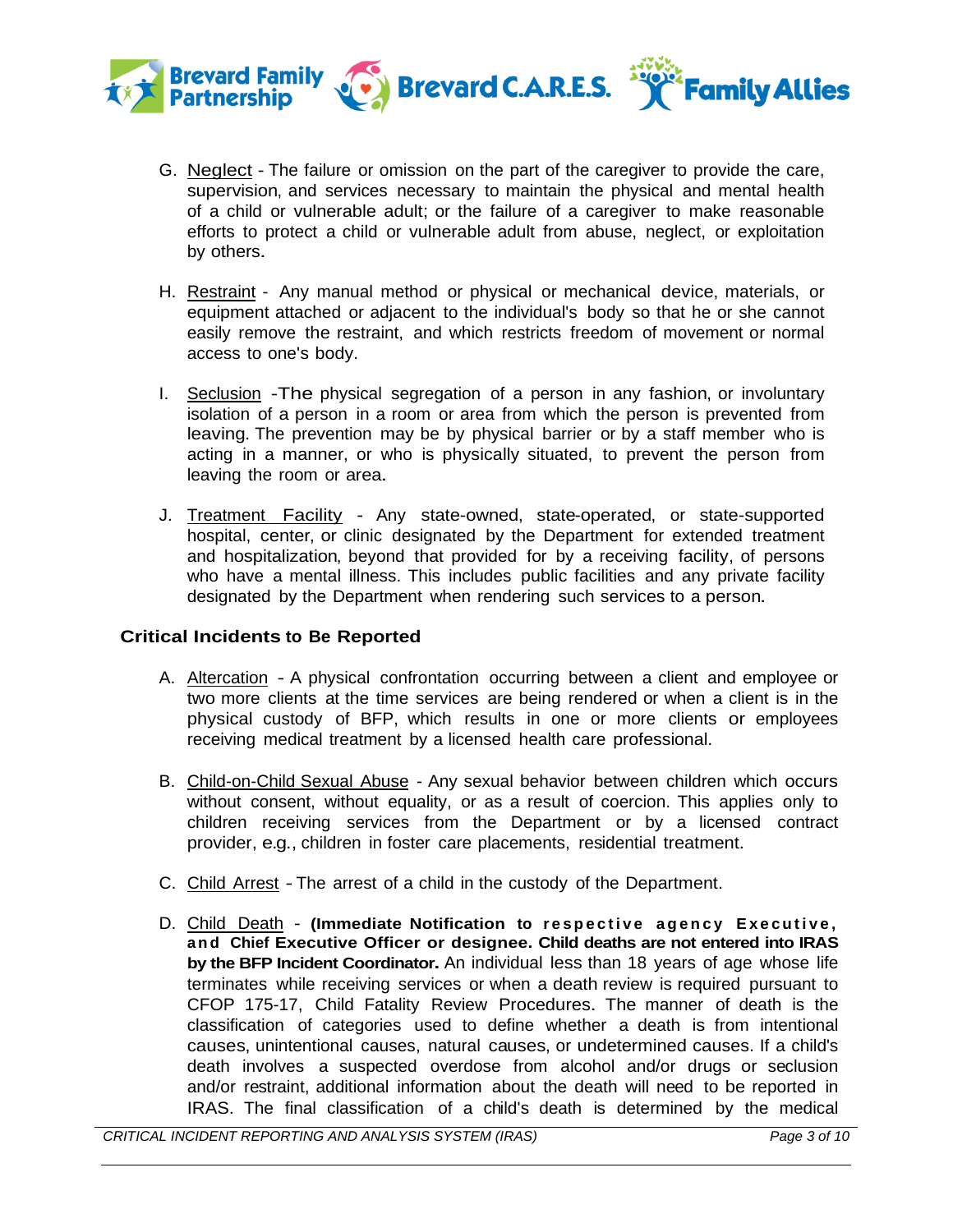

examiner, however, in the interim, the manner of death will be reported as one of the following:

- 1. Accident A death due to the unintended actions of one's self or another.
- 2. Homicide A death due to the deliberate actions of another.
- 3. Natural Expected A death that occurs as a result of, or from complications of a diagnosed illness for which the prognosis is terminal.
- 4. Natural Unexpected A sudden death that was not anticipated and is attributed to an underlying disease either known or unknown prior to death.
- 5. Suicide The intentional and voluntary taking of one's own life.
- 6. Undetermined The manner of death has not yet been determined.
- 7. Unknown The manner of death was not identified or made known.
- E. Adult Death **(Immediate Notification to respective agency leadership, Chief Executive Officer or designee.** An individual 18 years old or older whose life terminates while receiving services. The manner of death is the classification of categories used to define whether a death is from intentional causes, unintentional causes, natural causes, or undetermined causes. If an adult's death involves a suspected overdose from alcohol and/or drugs, or seclusion and/or restraint, additional information about the death will need to be reported in IRAS. The final classification of an adult's death is determined by the medical examiner, however, in the interim, the manner of death will be reported as one of the following:
	- 1. Accident -A death due to the unintended actions of one's self or another.
	- 2. Homicide- <sup>A</sup> death due to the deliberate actions of another.
	- 3. Suicide- The intentional and voluntary taking of one's own life.
	- 4. Undetermined The manner of death has not yet been determined.
	- 5. Unknown- The manner of death was not identified or made known.
	- F. Serious injury, or serious illness of a child **(Immediate Notification to respective agency leadership and Chief Executive Officer or designee)** - A medical condition of <sup>a</sup> client requiring medical treatment by a licensed health care professional sustained or allegedly sustained due to an accident, act of abuse, neglect or other incident occurring while in the presence of an employee, in a BFP FOA subcontracted facility or service center.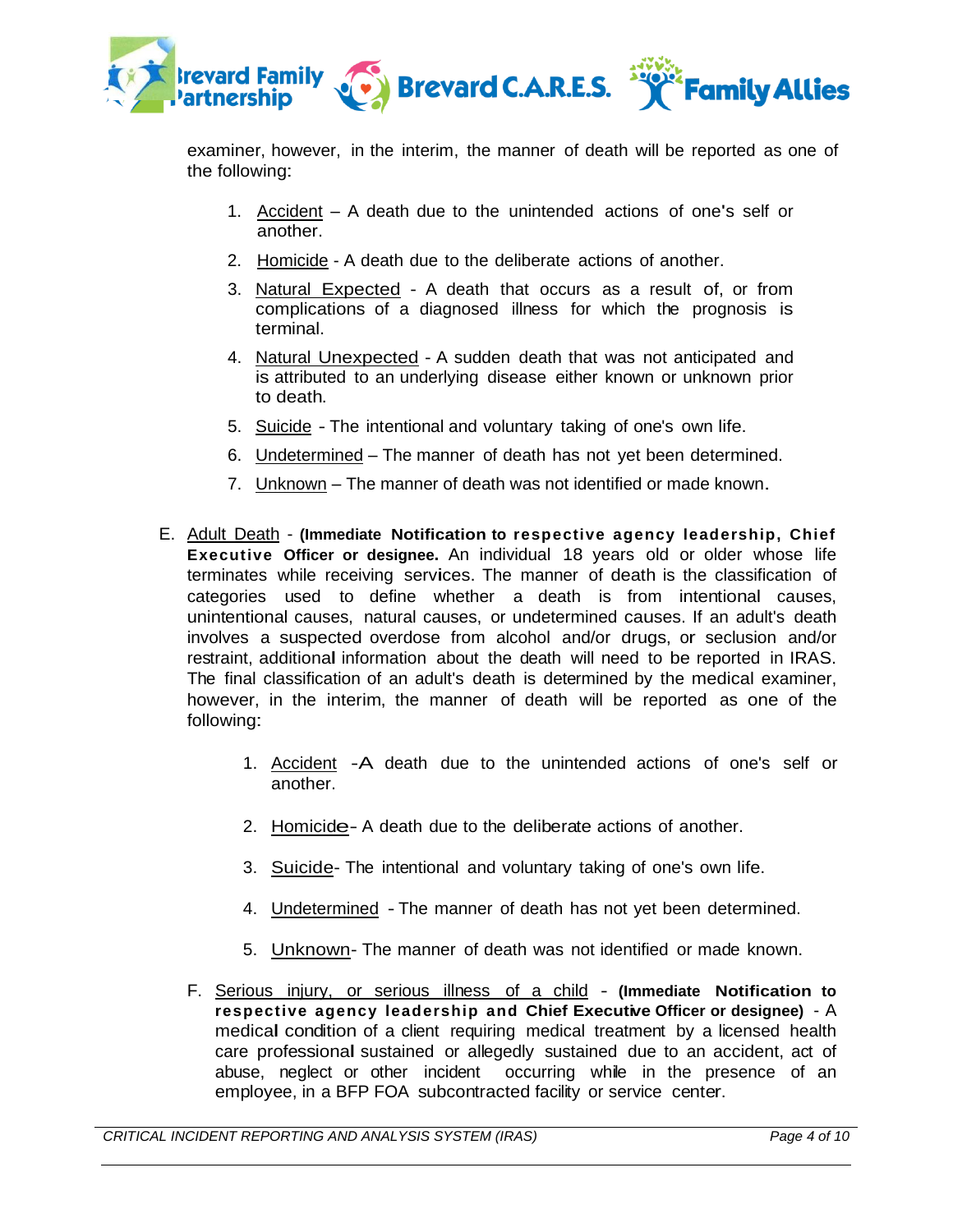

- G. Elopement The unauthorized absence of any individual in a Department contracted or licensed residential substance abuse and/or mental health program.
- H. Escape The unauthorized absence of a client who is committed by the court to a state mental health treatment facility pursuant to Chapter 916 or Chapter 394, Part V, FL Statutes.
- I. Missing Child When the whereabouts of a child is under the supervision of BFP FOA are unknown and attempts to locate the child have been unsuccessful
- J. Abuse/ Neglect/ Abandonment/ Threat of Harm A founded occurrence of abuse, neglect, or abandonment by <sup>a</sup> BFP FOA employee or subcontracted provider on a client, or client on a BFP FOA employee or subcontracted provider as evidenced by medical evidence, law enforcement involvement or DCF investigation. To protect the confidentiality of the BFP FOA employee's child abuse investigations received on BFP FOA employees will follow the procedures outlined in CBCB OP #76.
- K. Employee Arrest **(Immediate Notification to Chief Executive Officer or designee)** The arrest of an employee of BFP FOA or its contracted or licensed service provider for a civil or criminal offense.
- L. Employee Misconduct **(Immediate Notification to Chief Executive Officer or designee)** Work- related conduct or activity of an employee of BFP FOA or its contracted or licensed service provider that results in potential liability for BFP; death or harm to a client, abuse, neglect, or exploitation of a client; or results in a violation of statute, rule, regulation, or policy. This includes, but is not limited to, misuse of position or state property; falsification of records; failure to report suspected abuse or neglect; contract mismanagement; or improper commitment or expenditure of state funds.
- M. Security Incident Unintentional An unintentional action or event that results in compromised data confidentiality, a danger to the physical safety of personnel, property, or technology resources; misuse of state property or technology resources; and/or denial of use of property or technology resources. This excludes instances of compromised client information.
- N. Significant Injury to Clients Any severe body trauma received by a client in a treatment/service program that requires immediate medical or surgical evaluation or treatment in a hospital emergency department to prevent permanent damage or loss of life.
- O. Significant Injury to Staff Any severe body trauma received by a BFP FOA employee as a result of a work-related activity that requires immediate medical or surgical evaluation or treatment in <sup>a</sup> hospital emergency department to prevent permanent damage or loss of life.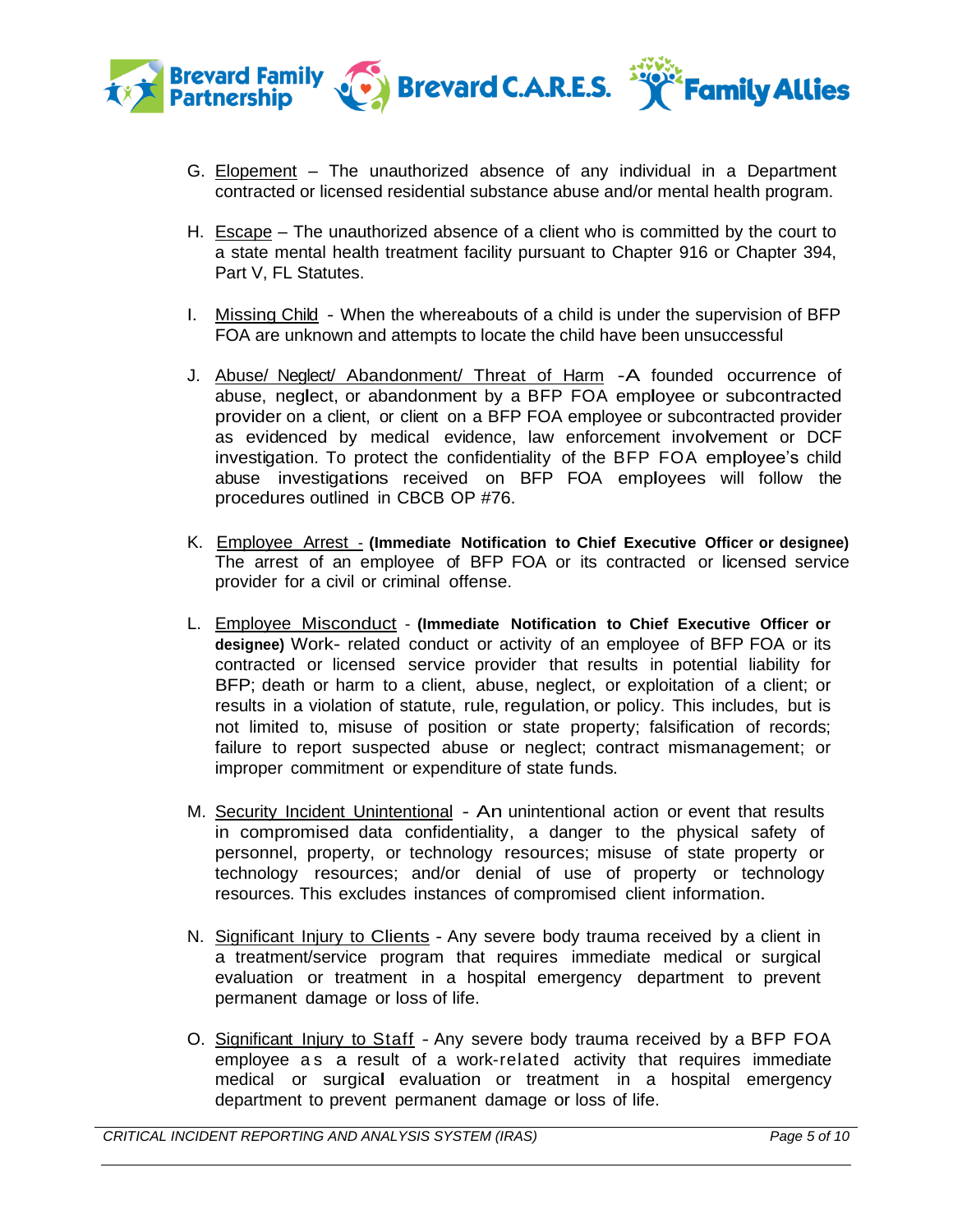

P. Sexual Abuse/Sexual Battery. - **(Immediate Notification to Chief Executive Officer or designee)**

Any unsolicited or non-consensual activity by one client to another client, a BFP FOA or service provider employee or other individual to a client, or a client to an employee regardless of the consent of the client. This may include sexual battery as defined in Chapter 794 of the Florida Statutes as "oral, anal, or vaginal penetration by, or union with, the sexual organ of another or the anal or vaginal penetration of another by any other object; however, sexual battery does not include an act done for a bona fide medical purpose." This includes any unsolicited or non-consensual sexual battery by one client to another client, a DCF or service provider employee or other individual to a client, or a client to an employee regardless of the consent of the client.

- Q. Suicide Attempt <sup>A</sup> potentially lethal act which reflects an attempt by an individual to cause his or her own death as determined by a licensed mental health professional or other licensed healthcare professional.
- $R<sub>z</sub>$ . Threat to Employee Any potential threat to an employee that is communicated verbally, written or implied. This could include threat of physical harm, harassment or revenge or anything else that makes an employee feel unsafe due to the actions or words of another person in the course of their job duties.
- S. Potential Media Coverage (**Immediate Notification to Chief Executive Officer or designee)** Any incident that may result in negative media coverage, including law enforcement being summoned to any BFP FOA site, licensed placement, or home where case management services are being delivered.
- T. Other Any major event not previously identified as a reportable critical incident but has or is likely to have a significant impact on client(s), BFP FOA, or its provider(s). These events may include, but are not limited to:
	- 1) Human acts that jeopardize the health, safety, or welfare of clients such as kidnapping, riot, or hostage situation.
	- 2) Bomb or biological/chemical threat of harm to personnel or property involving an explosive device or biological/chemical agent received in person, by telephone, in writing, via mail, electronically, or otherwise.
	- 3) Theft, vandalism, damage, fire, sabotage, or destruction of state or private property of significant value or importance. This may include instances when a foster child steals a foster parent's vehicle or intentionally damages the home.
	- 4) Death or significant injury of an employee or visitor while on the grounds of BFP or one of its contracted or licensed providers.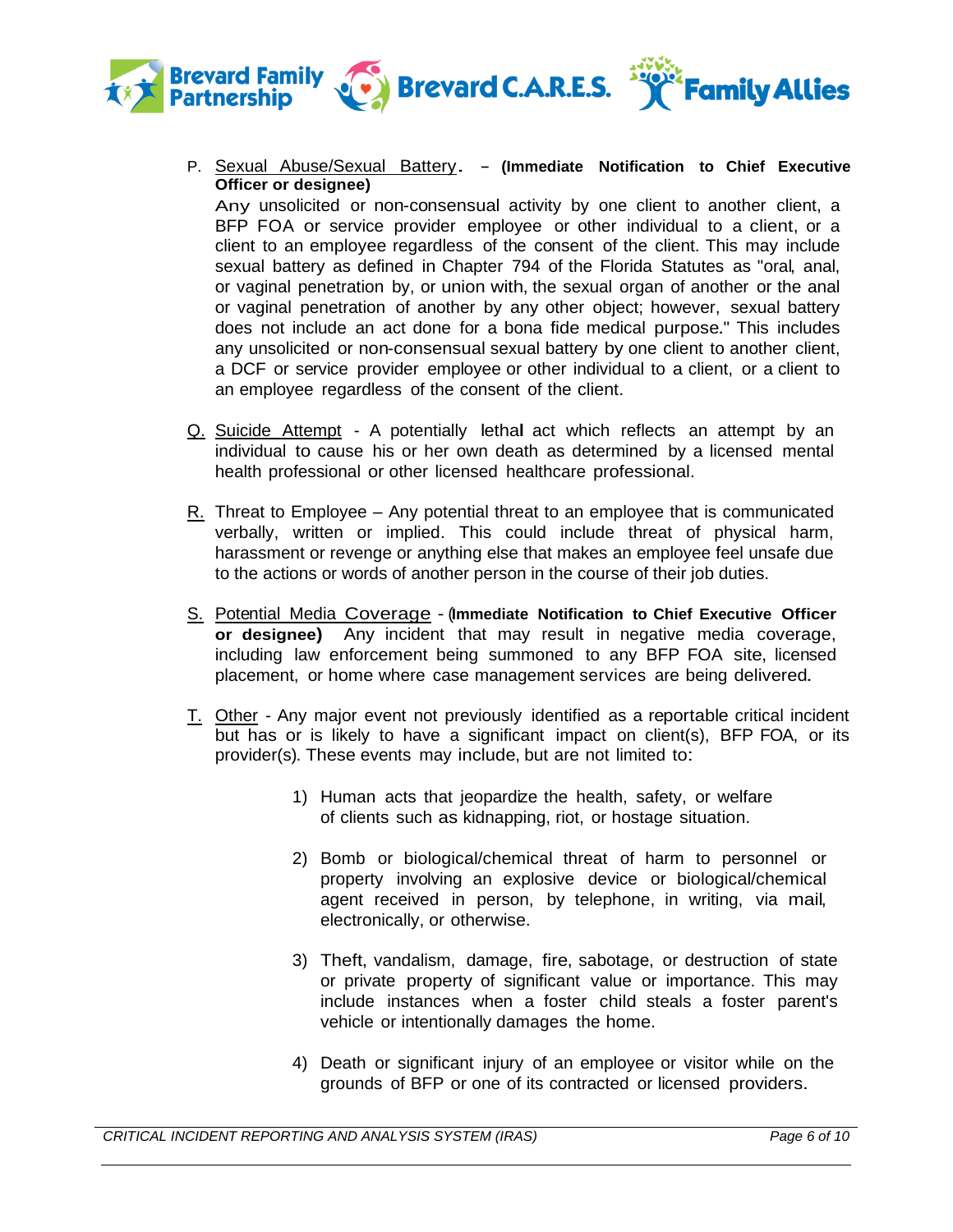

- 5) Significant Injury of a visitor (who is not a client) while on the grounds of any BFP FOA.
- 6) Instances when the court makes a decision contrary to Case Management recommendation.

### **Guidelines for Reporting Incidents**

#### a. Notification/Reporting and Actions Taken -Staff Discovery of an Incident

- 1) Any employee of BFP FAO, or one of its contracted or licensed providers, who discovers that a reportable critical incident, as described herein, has occurred, will report the incident as outlined in this operating procedure.
- 2) The employee's first obligation is to ensure the health, safety, and welfare of all individuals involved.
- 3) The employee must immediately ensure contacts are made for assistance as dictated by the needs of the individuals involved. These types of contact may include but are not limited to emergency medical services (911), law enforcement, or the fire department. When the incident involves suspected abuse, neglect, or exploitation, the employee must call the Florida Abuse Hotline to report the incident. The employee must ensure that the client's guardian, representative or relative is notified, as applicable.
- 4) Once the situation is stabilized and the staff has addressed any immediate physical or psychological service needs of the person(s) involved in the incident, the following must occur:
	- i. Employee must investigate by gathering and reviewing details of the incident and statements from all involved parties within 24 hours of the incident and must provide written notification of the incident to the BFP Incident Coordinator, by 12 noon the next business day after the incident using the attached CIR Form or using the Mindshare system.
	- ii. Network providers shall immediately notify the Case Management staff, including on-call case management staff, of all reportable critical incidents.
	- iii. Case Management staff shall notify the parents, Guardian Ad Litem and Attorney Ad Litem as soon as possible after the critical incident.
	- iv. Immediate verbal notification is required for a client death, serious injury or serious illness of a child, potential media involvement and employee misconduct.
	- v. The BFP Incident Coordinator will enter all necessary CIR's into IRAS within one (1) business day of the incident.

*CRITICAL INCIDENT REPORTING AND ANALYSIS SYSTEM (IRAS) Page 7 of 10*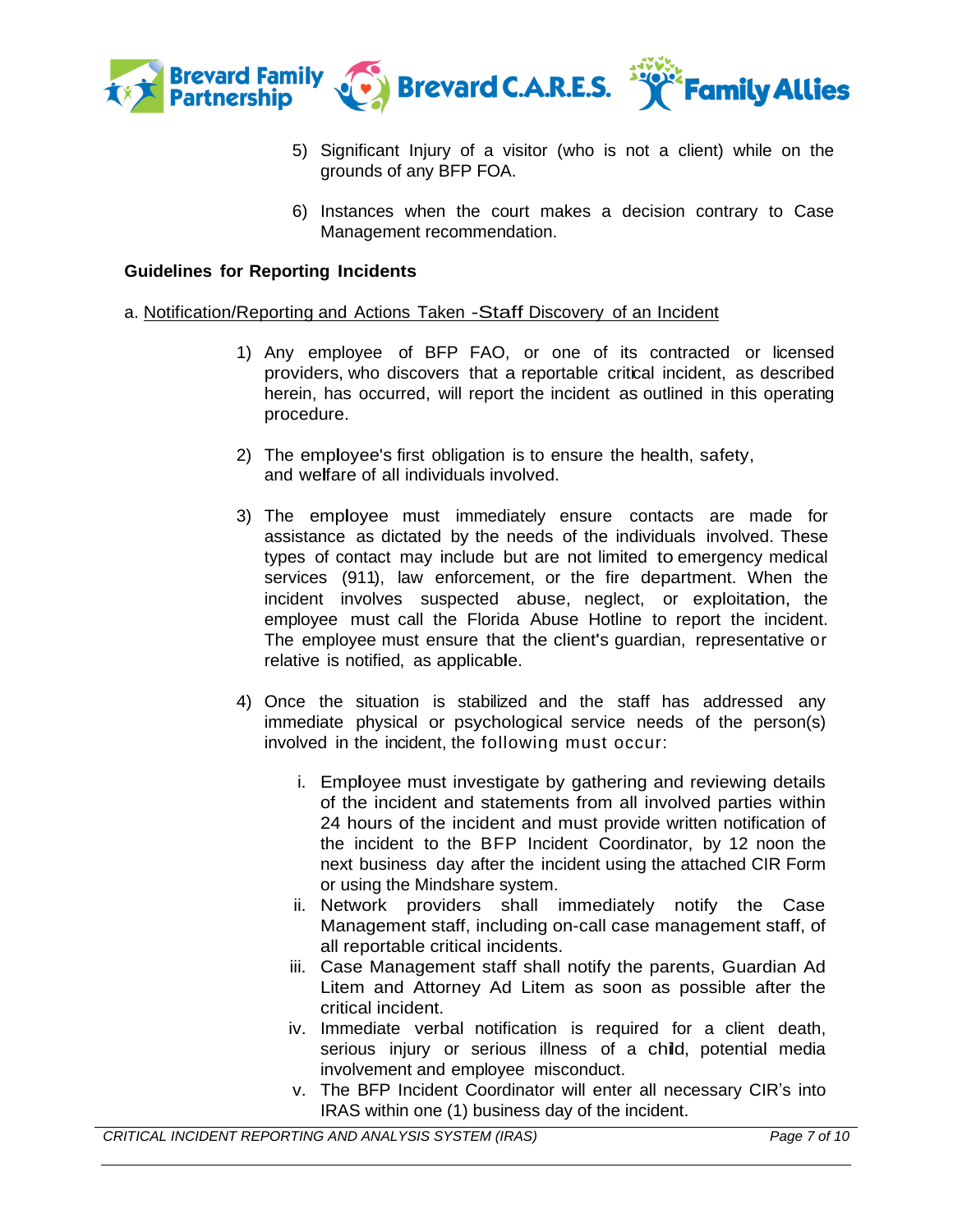

5) When a BFP FOA staff person first becomes aware of a serious incident or fatality of a child or family, they must immediately contact their direct supervisor. The direct supervisor will then contact their respective supervisor who will notify senior management. Senior management will then immediately contact the respective agency Executive who will then notify the Chief Executive Officer or designee in person or by phone. All other Senior Executives will be notified by the Senior Executive who first receives this information. A critical incident report will then be immediately completed by the appropriate BFP FOA staff using the CIR function of Mindshare. (Also See 2015 BFP Communication Protocol).

# b. Notifications/Reporting and Actions Taken by the BFP Incident Coordinator or the Coordinator's Designee

- 1) BFP FOA has a designated Incident Coordinator. This staff manages the incident notification process and serves as an independent reviewer. Additional staff may be designated to enter incident information into the IRAS at the discretion of BFP.
- 2) When a supervisor is informed of a critical incident, that person shall verify what has occurred, confirm the known facts with the discovering employee, and ensure that appropriate and timely notifications and actions occurred. The service provider/facility shall develop internal procedures regarding reporting incidents to the Incident Coordinator or designee within the service provider's agency/facility.
- 3) If the incident qualifies as a critical incident according to the definitions contained in this operating procedure, BFP's Incident Coordinator will review the incident information and clarify or obtain any necessary information before forwarding the incident report to the Department's designated Incident Coordinator or designee via the IRAS.
- 4) The service provider will ensure timely notification of critical incidents is made to appropriate individuals such as emergency medical services (911), law enforcement, the Florida Abuse Hotline, or Agency for Health Care Administration (AHCA). The IRAS reporting process does not replace the reporting of incidents to other entities as required by statute, rules, or operating procedure.

c. The Chief Executive Officer or designee shall, as soon as possible but no later than the first normal workday following the occurrence, inform the Circuit 18 Regional Managing Director, Secretary, Deputy Secretary, and/or appropriate assistant secretary of all client deaths as defined in this operating procedure, and other reportable incidents which are likely

*CRITICAL INCIDENT REPORTING AND ANALYSIS SYSTEM (IRAS) Page 8 of 10*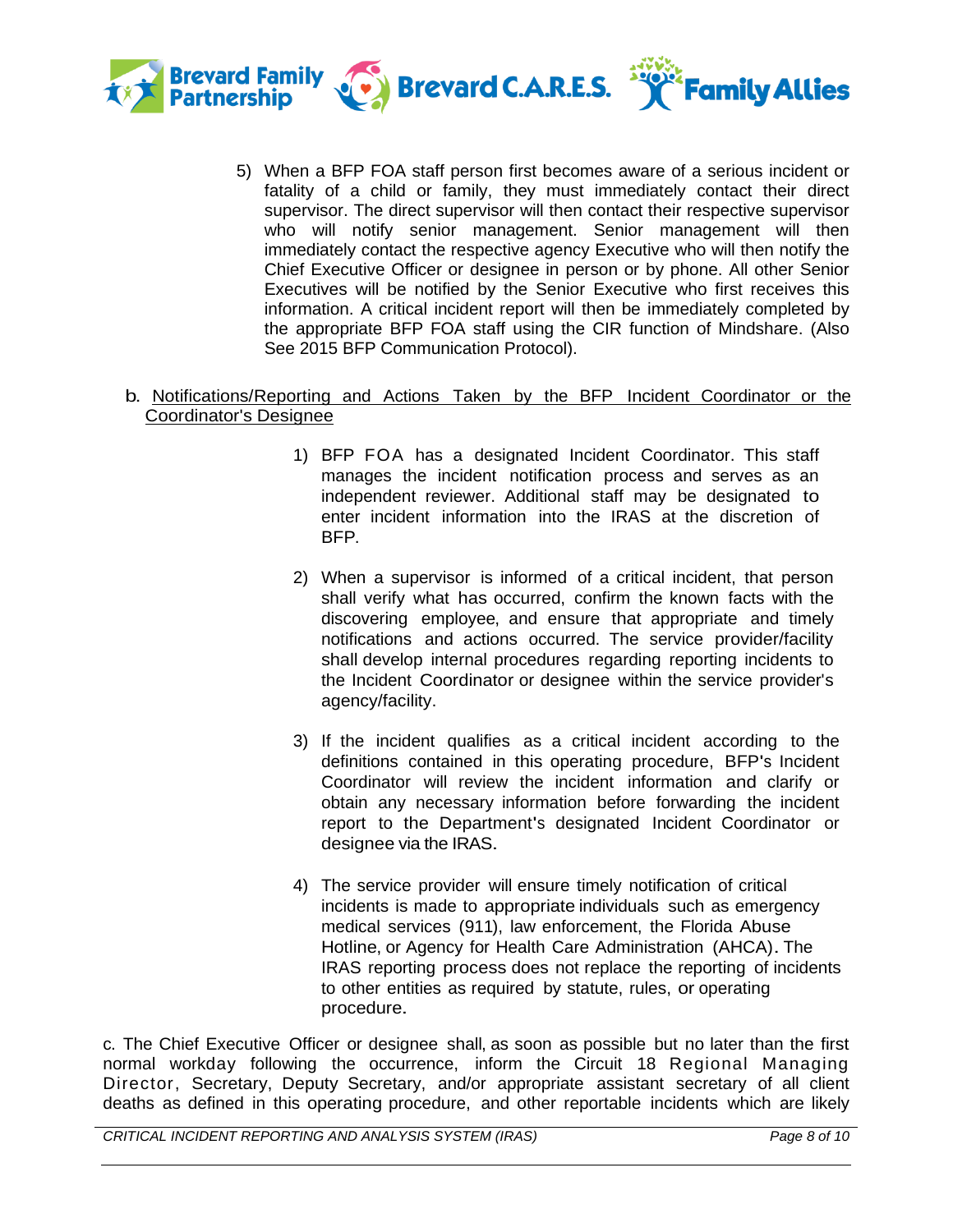

to have adverse departmental impact or statewide media coverage. Information will, at a minimum. answer the following questions: who; what; when; and where.

### **I. Critical Incident Rapid Response Team (CIRRT)**

#### a. Background

In 2014, the Florida Legislature passed Senate Bill 1666, establishing requirements for creating a Critical Incident Rapid Response Team (CIRRT), effective January 1, 2015. Section 39.2015, Florida Statutes, requires:

- An immediate onsite investigation by a critical incident rapid response team for all child deaths reported to the Department if the child or another child in his or her family was the subject of a verified report of suspected abuse or neglect during the previous 12 months.
- The investigation shall be initiated as soon as possible, but no later than two business days after the case is reported to the Department.
- Each investigation shall be conducted by a multiagency team of at least five professionals with expertise in child protection, child welfare, and organizational management. The majority of the team must reside in judicial circuits outside the location of the incident. The Secretary is required to assign a team leader for each group assigned to an investigation.
- A preliminary report on each case shall be provided to the Secretary no later than 30 days after the investigation begins.
- The Secretary may direct an immediate investigation for other cases involving serious injury to a child and those involving a child fatality that occurred during an active investigation.
- The Secretary, in conjunction with the Florida Institute for Child Welfare, is required to develop guidelines for investigations and provide training to team members.
- The Secretary shall appoint an advisory committee made up of experts in child protection and child welfare.

### **II. Purpose**

Critical Incident Rapid Response Teams provide an immediate, multiagency investigation of child deaths that meet the statutory criteria for review or other serious incidents at the Secretary's discretion. Investigations are conducted to identify root causes, rapidly determine the need to change policies and practices related to child protection and improve Florida's child welfare system.

# **III. CIRRT Process:**

When the Secretary has determined that a CIRRT review will be conducted on a family served through BFP FOA or one of its subcontractors, the BFP Executive team will participate in the introduction process to take place within 2 days of the incident with the team deployed by DCF. The introduction provides a summary of the current situation, including the circumstances that led to the deployment of the team. Each team deployed is comprised of individuals with expertise in the appropriate areas, as identified through a review of the family's prior history with the child welfare system. The team leader is responsible for guiding the process throughout the duration of the review. BFP FOA Executive Team and identified staff members will participate as required in the following components of the review:

a. Child Welfare Summary and Genogram – The child welfare summary provides a brief